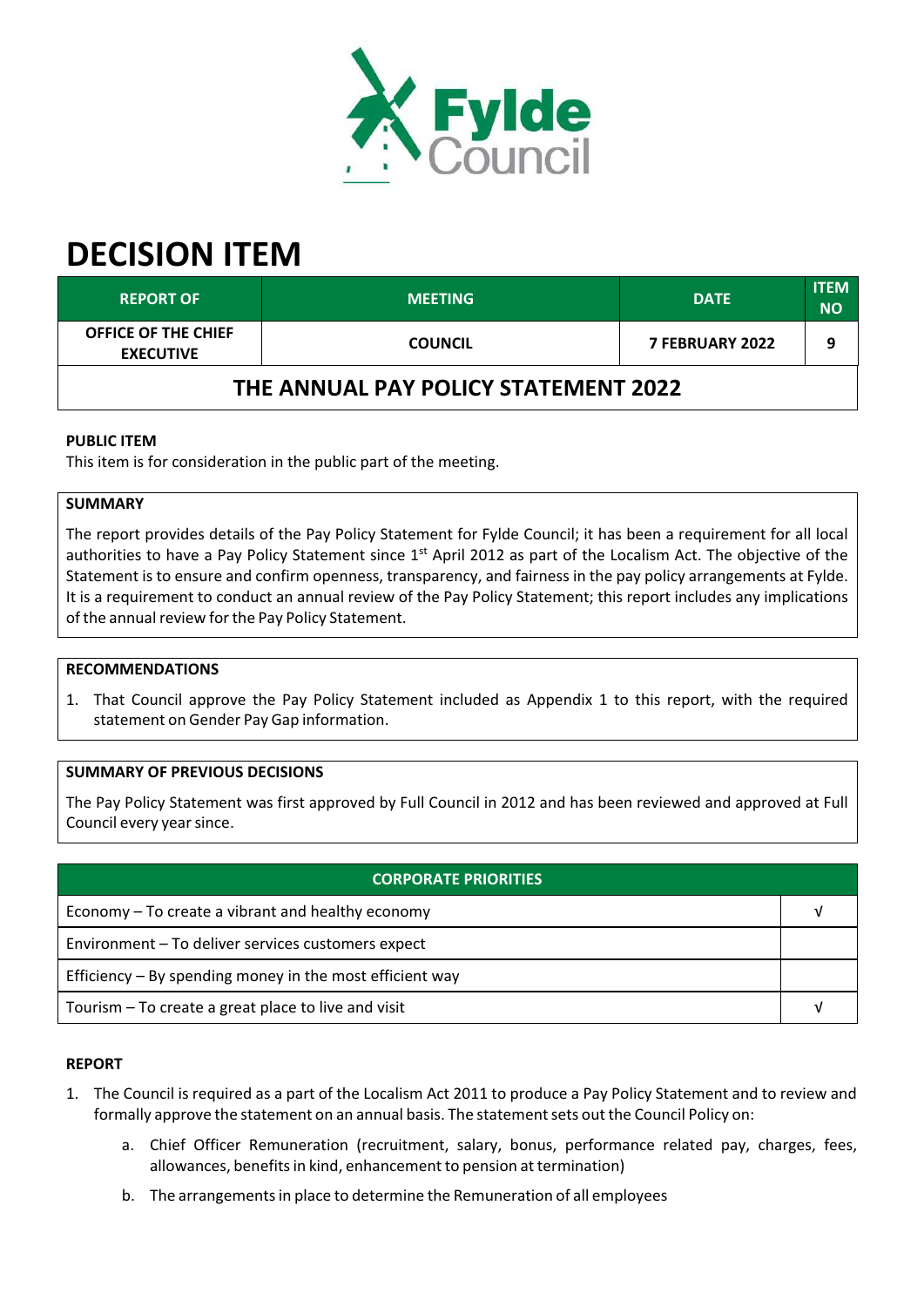- c. Remuneration of its lowest paid employees (covering the same elements as above) the definition used for this group and the reason for adopting that definition
- d. The relationship between Chief Officer Remuneration and that of otherstaff
- 2. Guidance from the Department for Levelling Up, Housing & Communities (DLUHC) of what is expected in the Pay Policy Statement includes:
	- a. The opportunity for full council to vote on senior remuneration packages with a value over £100,000 priorto an offer of appointment being made
	- b. The relationship between Chief Officer remuneration and that of other staff and the ratio between the highest paid and median salary that the authority aims to achieve and maintain
	- c. Any decision that the authority takesin relation to the award ofseverance to an individual Chief Officer
	- d. An explicit statement on whether to permit an individual to be in receipt of a pension in addition to receiving a salary
	- e. Policies to deal with those who may have returned to the authority under a contract of service of any type having already received a severance or redundancy payment

The Pay Policy Statement as Appendix 1 to this report includes all the above.

- 3. Recommended best practice on data transparency states that Council's should disclose publicly:
	- a. Senior employee salaries at £50,000 and above including disclosing the names, job descriptions, budgets, and numbers of staff
	- b. An organisational chart
	- c. The pay multiple which the ratio between the highest paid salary and the median average salary of the whole authority's workforce

This information is published on the Fylde website alongside all other data transparency requirements.

- 4. Fylde Council implemented a pay review processin 2007 and as part of that review a robust pay and grading job evaluation scheme was agreed between management and the trade unions to ensure fairness and equity in terms of pay is in place. The scheme has been in operation since 2007.
- 5. Fylde Council complies with the recommended best practice for local authorities on data transparency and publishes data on <https://new.fylde.gov.uk/council/transparency> that isrequired to be made publicly available.
- 6. Honorarium payments are only made in exceptional circumstances and are subject to a business case being approved in advance by the Senior Management Team with any payment only made after it has been demonstrated that the agreed outcome has been delivered / achieved.
- 7. The Council's Pay Policy Statement is included as Appendix 1 to this report. Central to the statement is the acknowledgement that each job has a value in terms of scope, specialist skills and knowledge, size and impact that has been subject to the agreed pay and grading evaluation scheme to determine an appropriate pay scale. All pay increments, pay scale points, and pay bands are set in accordance with the NJC terms and conditions, the revised pay scale points and pay bands agreed as part of national pay negotiations are implemented from the formal agreement date.
- 8. The Council's employee benefits policies Are universally applied wherever possible and the financial arrangements for all employees leaving the organisation for whatever reason are based on the same principles, regardless of grade.
- 9. The Pay Policy Statement has been subject to the required annual review process and includes the legislative change passed in respect of Gender Pay Gap [Information,](https://www.gov.uk/government/news/gender-pay-gap-reporting) the statement confirms that the council will publish the required gender pay gap information online and it will be updated from 1<sup>st</sup> April each year, alongside the other date required as part of the Pay Policy Statement.
- 10. The ratios between salary levels will change to reflect any nationally agreed pay increase and all the required information in relation to the Pay Policy Statement is published online and updated after the financial year end on 31<sup>st</sup> March.